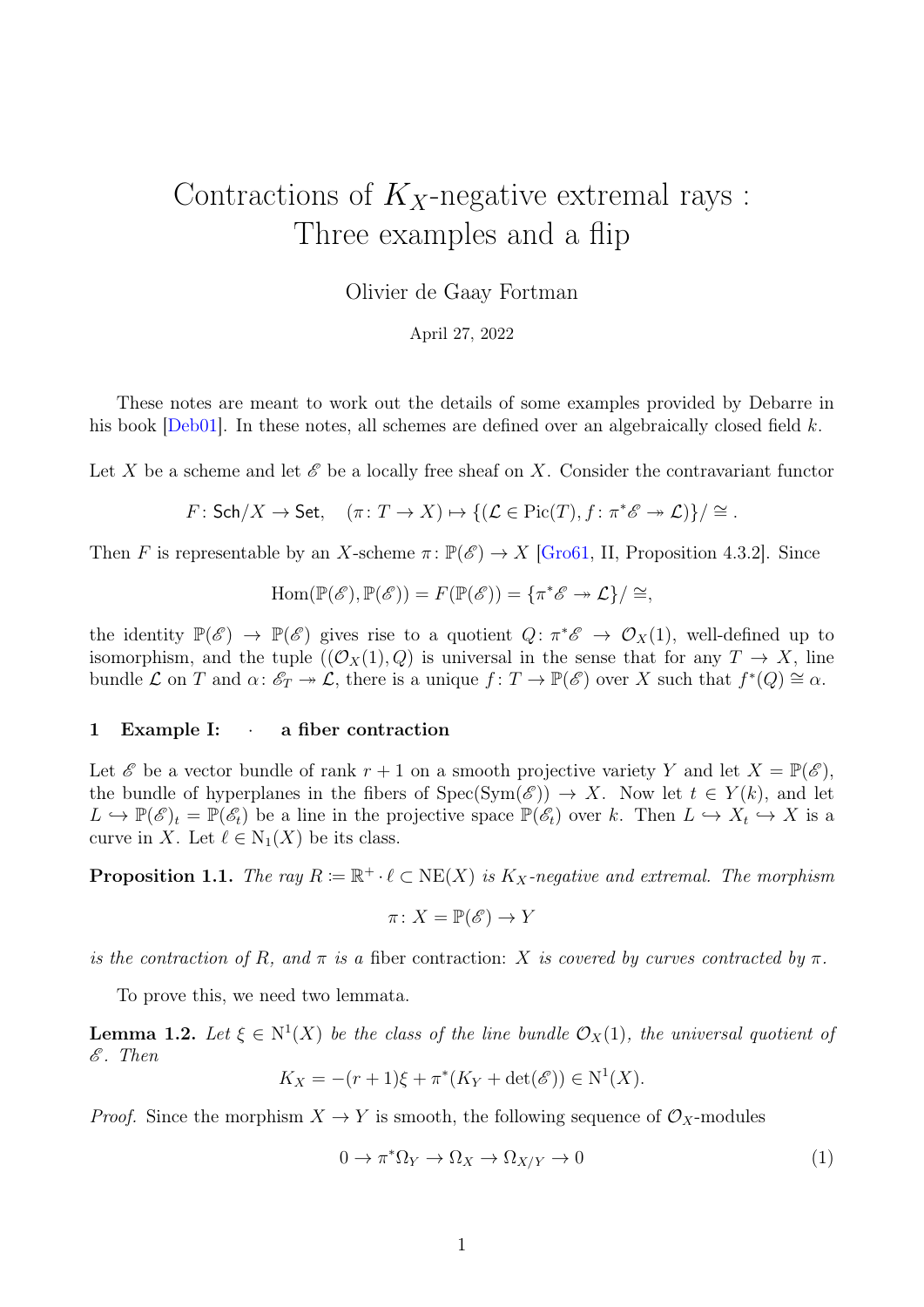is exact (see Stacks, Tag  $02K4$ ). From  $(1)$ , we get that

 $K_X = \det(\Omega_X) = \pi^*(K_Y) \otimes \det(\Omega_{X/Y}).$ 

On the other hand, the (generalized) Euler sequence is an exact sequence

$$
0 \to \Omega_{X/Y} \to \pi^* \mathscr{E} \otimes \mathcal{O}_X(-1) \to \mathcal{O}_X \to 0,
$$
\n<sup>(2)</sup>

which gives

$$
\pi^* \det(\mathscr{E}) \otimes \mathcal{O}_X(-r+1)) = \det(\Omega_{X/Y}).
$$

Therefore,

$$
K_X = \pi^* K_Y + \pi^* \det(\mathscr{E}) - (r+1) \cdot \mathcal{O}_X(1) = -(r+1)\xi + \pi^* (K_Y + \det(\mathscr{E})).
$$

<span id="page-1-0"></span>Corollary 1.3. One has

$$
K_X \cdot \ell = -(r+1).
$$

*Proof.* Indeed, if  $j: X_t \to X$  is the inclusion of  $X_t$  in X, then  $\ell = j_*(L)$  and since the composition  $X_t \to X \to Y$  factors over  $Spec(k(t)) \hookrightarrow Y$ , we have

$$
K_X \cdot \ell = K_X \cdot j_*[L] = j^*(K_X) \cdot [L] = j^*(-(r+1)\xi) \cdot [L] = \mathcal{O}_{\mathbb{P}(\mathscr{E}_t)}(-r-1) \cdot [L] = -r-1.
$$

**Lemma 1.4.** The class  $\ell$  spans a  $K_X$ -negative ray  $R \subset \text{NE}(X)$  whose contraction is  $\pi \colon X \to Y$ . *Proof.* By Corollary [1.3,](#page-1-0) the class  $\ell$  is  $K_X$ -negative. By definition,

$$
NE(\pi) = NE(X) \cap Ker (\pi_* : NE(X) \to NE(Y)).
$$

So  $R \subset NE(\pi)$ . To prove that  $NE(\pi) = R$ , we must show that if an irreducible curve  $C \subset X$  is contracted by  $\pi$ , then [C] is a multiple of  $\ell$ . But necessarily, such a curve  $C \subset X$  is contained in a closed fiber  $\mathbb{P}(\mathscr{E}_b) = X_b \subset X, b \in Y(k)$ . Hence  $[C] = \iota_*([C'])$  for a curve  $C' \subset X_b$ , where  $\iota: X_b \to X$  is the inclusion. Since

$$
\operatorname{CH}_1(\mathbb{P}(\mathscr{E}_b)) = \mathbb{Z} \cdot [L_b]
$$

for a line  $L_b \subset \mathbb{P}(\mathscr{E}_b)$ , we have  $[C'] = n \cdot [L_b] \in N_1(X_b)$  for some  $n \in \mathbb{Z}_{\geq 1}$  (the degree of  $C'$ ).

We claim that  $\iota_*[L_b] = j_*[L] = \ell \in N_1(X)$ . Indeed, denote  $\mathbb{K} = \mathcal{O}_X(1)^{r-1} \in \mathrm{CH}^{r-1}(X)$ and choose a smooth irreducible variety  $\mathscr{C} \in \mathbb{K}$ . Then  $\mathbb{K}_y = \mathcal{O}_{\mathbb{P}(\mathscr{E})_y}(1)^{r-1}$  for each  $y \in Y$ , and in particular  $\mathbb{K}_t = \ell$  and  $\mathbb{K}_b = [L_b]$ . We have  $\mathscr{C} \subset X \to Y$ , a family of curves in the fibers of  $\pi$  such that  $\mathscr{C}_y$  is a line in  $\mathbb{P}(\mathscr{E})_y$  for each  $y \in Y(k)$ . Now we simply note that b and t are algebraically equivalent on Y, since  $\deg(b) = \deg(t) = 1$ , and that  $\pi: \mathscr{C} \to Y$  is flat. Consequently,  $C_b$  and  $C_t$  are algebraically equivalent in  $\mathscr{C}$ , hence their pushforwards to X are algebraically equivalent in X.

Therefore,

$$
[C] = \iota_*[C'] = \iota_*(n \cdot [L_b]) = n \cdot j_*[L] = n \cdot \ell.
$$

*Proof of Proposition [1.1.](#page-0-0)* Because  $R = NE(\pi)$ , the ray  $R \subset NE(X)$  is extremal [\[Deb01,](#page-8-0) Proposition 1.14]. Moreover,  $\pi: X \to Y$  is a *fiber contraction,* X is uniruled, the image of  $\pi$  has dimension less than X and the general fiber of  $\pi$  is a Fano variety (see [\[Deb01,](#page-8-0) §7.42] for why the latter is true in general).

To see why  $\pi$  is a fiber contraction, let  $L(R) \subset X$  be the locus of R; we must show that  $L(R) = X$ . But this is clear: for each  $y \in Y(k)$ , the fiber  $X_y \subset X$  is a projective space, hence covered by lines; the above shows that all these lines give the same class  $\ell \in N_1(X)$ . Hence X is covered by curves  $C \subset X$  whose class  $[C] \in \text{NE}(X)$  lies in  $R = \mathbb{R}^+ \cdot \ell$ .  $\Box$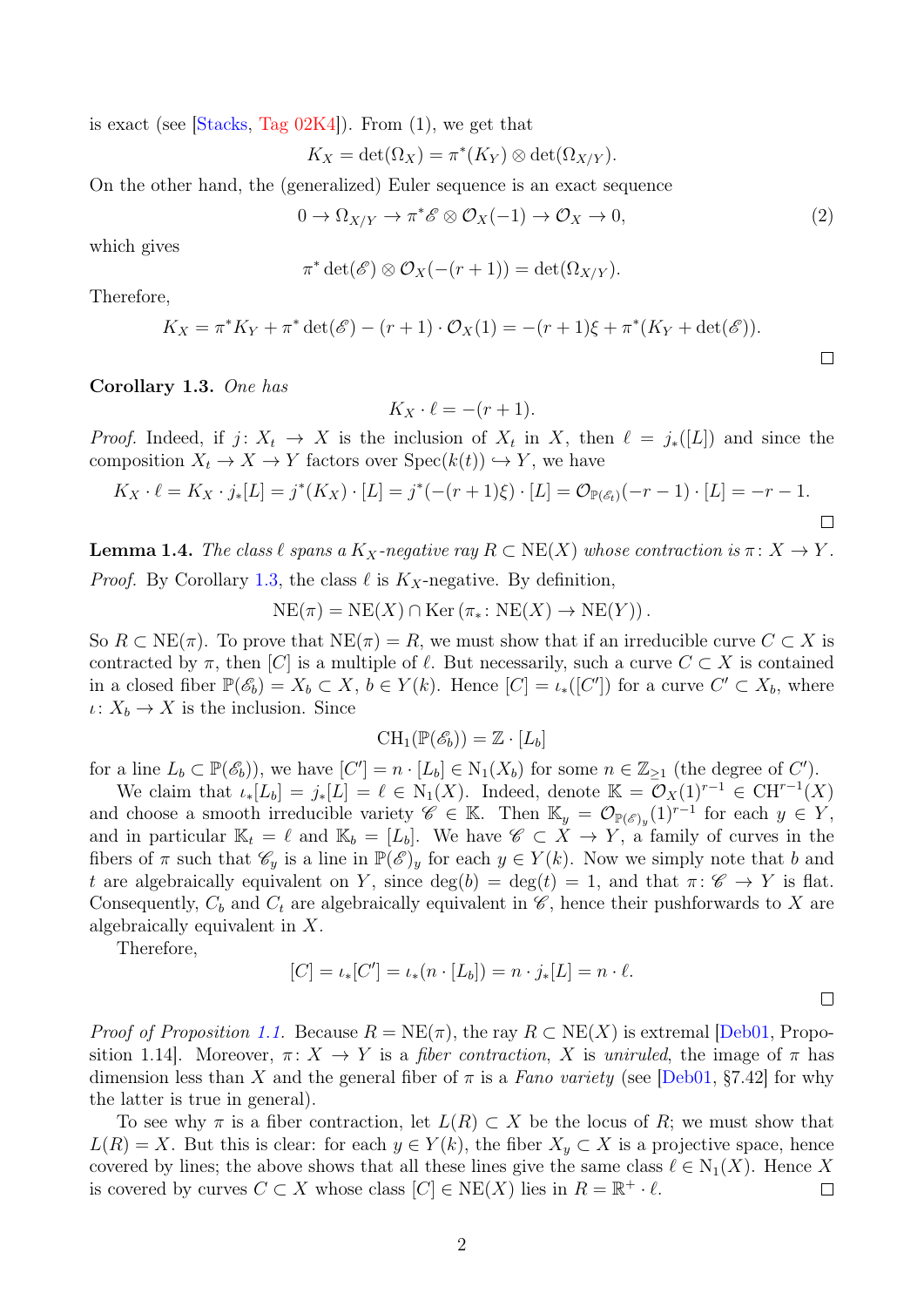### 2 Example II: a divisorial contraction

Now let Y be a smooth projective variety, let  $Z \subset Y$  be a smooth subvariety of codimension  $c > 2$ , and let  $\pi: X \to Y$  be the blow-up of Z. Let  $E \subset X$  be the exceptional divisor. By Lemma [2.2](#page-0-1) below, we have

$$
K_X = \pi^*(K_Y) + (c-1)E \quad \in \quad N^1(X). \tag{3}
$$

Let  $t \in Z(k)$ , and  $F = \pi^{-1}(t) \subset X$ . Then let  $L \subset F$  be a line contained in  $F \cong \mathbb{P}^{c-1}$ . Finally, let  $\ell = [L] \in \text{NE}(X)$ .

**Proposition 2.1.** 1. The ray  $R := \mathbb{R}^+ \cdot \ell \subset \text{NE}(X)$  is  $K_X$ -negative.

- 2. The morphism  $\pi: X \to Y$  is the contraction of R.
- 3. The morphism  $\pi$  is a divisorial contraction: the union  $L(R) \subset X$  of curves  $C \subset X$ contracted by  $\pi$  is a divisor (in fact an irreducible divisor by [\[Deb01,](#page-8-0) Proposition 6.10]).
- *Proof.* 1. Let  $j: F \hookrightarrow E \hookrightarrow X$  be the inclusion of F in X. We have  $K_X \cdot \ell = (c-1)E \cdot j_*[L] =$  $j^*(K_X) \cdot [L] = j^* \mathcal{O}_X((c-1)E) \cdot [L] = \mathcal{O}_F((c-1)E) \cdot [L] = (c-1) \cdot \mathcal{O}_F(E) \cdot [L]$ . But  $\mathcal{O}_E(E) = \mathcal{N}_{E/X} = \mathcal{O}_E(-1)$ , hence  $\mathcal{O}_F(E) = \mathcal{O}_F(-1)$ . Therefore,  $K_X \cdot \ell = -(c-1)$ .
	- 2. Let  $C \subset X$  be a curve contracted by  $\pi$ . Then  $C \subset E_z \subset E$  for some  $z \in Z$ . Therefore  $[C] = m \cdot [L_z] \in \text{NE}(E_z)$ . Consider  $\mathcal{O}_E(1)^{c-2}$  and let  $\mathscr{C} \in \mathcal{O}_E(1)^{c-2} \in \text{CH}^{c-2}(E)$  be a smooth irreducible variety. Then  $\mathscr{C} \subset E \to Z$  is a family of curves in the fibers of  $E \to Z$ . Since z and t are algebraically equivalent on z, we have  $[L_z] = [L] \in \text{NE}(E)$ . Consequently,  $[C] = m \cdot \ell \in NE(X)$ . Hence a curve is contracted by  $\pi$  if and only if it is numerically equivant to a multiple of  $\ell$ . This proves that  $NE(\pi) = Ker(\pi_*) \cap NE(X) = R$ .
	- 3. It is clear from the above that  $L(R) = E$ .

$$
\qquad \qquad \Box
$$

## 2.1 Divisors on blow-ups

Let X be a smooth projective variety, let Y be a smooth subvariety of Y of codimension  $r$ , and let  $\pi \colon \tilde{X} \to X$  be the blow-up of X along Y. Let  $Y' = \pi^{-1}(Y)$ .

- **Lemma 2.2.** 1. The maps  $\pi^* \colon Pic(X) \to Pic(\tilde{X})$  and  $\mathbb{Z} \to Pic(\tilde{X})$  defined by  $n \mapsto [nY']$ qive rise to an isomorphism  $Pic(\tilde{X}) \cong Pic(X) \oplus \mathbb{Z}$ .
	- 2. We have  $K_{\tilde{X}} \cong \pi^*(K_X) \otimes \mathcal{O}_{\tilde{X}}((r-1)Y')$ .
- *Proof.* 1. We know that if  $\mathcal{I} \subset \mathcal{O}_X$  is the ideal sheaf of Y, then the morphism  $f: Y' \to Y$ corresponds to the projection

$$
Y' = \mathbb{P}(\mathcal{I}/\mathcal{I}^2) \xrightarrow{f} Y.
$$

Let  $U = \tilde{X} \setminus Y' \subset \tilde{X}$ , and let  $V = X \setminus Y$ . Then  $\pi|_U : U \to V$  is an isomorphism. There is an exact sequence

$$
CH_{n-1}(Y') \to Pic(\tilde{X}) \to Pic(U) \to 0.
$$

This fits in the following diagram:

$$
\operatorname{Pic}(X) \xrightarrow{\sim} \operatorname{Pic}(V) \longrightarrow 0
$$

$$
\downarrow_{\pi^*} \qquad \sim \downarrow_{\pi^*}
$$

$$
0 \longrightarrow \operatorname{CH}^0(Y) \longrightarrow \operatorname{Pic}(\tilde{X}) \longrightarrow \operatorname{Pic}(U) \longrightarrow 0.
$$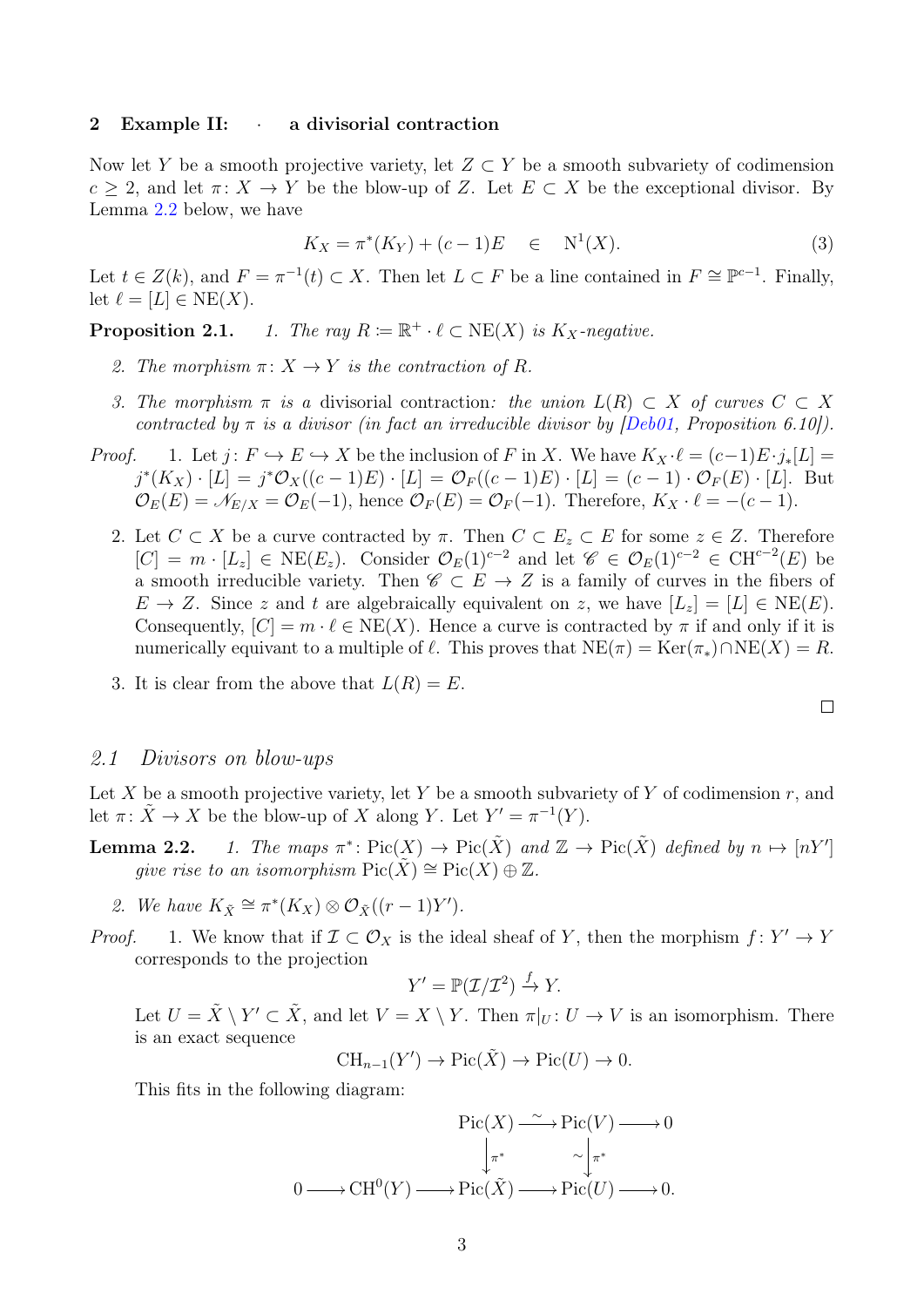2. Write

$$
K_{\tilde{X}} \cong \pi^*(\mathscr{M}) \otimes \mathcal{O}_{\tilde{X}}(mY')
$$

for some invertible sheaf  $\mathcal M$  on X and some integer m. Then

$$
K_U \cong K_{\tilde{X}}|_U \cong \pi^*(\mathscr{M}|_V).
$$

Since  $\pi: U \to V$  is an isomorphism, we have  $\mathscr{M}|_V \cong K_V$ . But  $Pic(X) \to Pic(V)$  is also an isomorphism, so  $\mathscr{M} \cong K_X$ . Consequently, we obtain

$$
K_{\tilde{X}}(Y') \cong \pi^*(K_X) \otimes \mathcal{O}_{\tilde{X}}((m+1)Y').
$$

Therefore,

$$
K_{Y'} \cong K_{\tilde{X}}(Y')|_{Y'} \cong \pi^*(K_X)|_{Y'} \otimes \mathcal{O}_{Y'}(Y')^{\otimes (m+1)} \cong \pi^*(K_X)|_{Y'} \otimes \mathcal{N}_{Y'/\tilde{X}}^{\otimes (m+1)}.
$$

But  $\mathcal{N}_{Y'/\tilde{X}} \cong \mathcal{O}_{Y'}(-1)$  under the identification  $Y' \cong \mathbb{P}(\mathcal{I}/\mathcal{I}^2) \to Y$ , so that

$$
K_{Y'} \cong \pi^*(K_X)|_{Y'} \otimes \mathcal{O}_{Y'}(-m-1).
$$

Let  $t \in Y$  be a closed point, and let  $Z \subset Y'$  be the fibre of Y' over t. Then the codimension of Z in Y' equals  $n-r$ , where  $n = \dim(X) = \dim(\tilde{X})$ . Hence by the adjunction formula,

$$
K_Z \cong K_{Y'}|_Z \otimes \bigwedge^{n-r} \mathcal{N}_{Z/Y'} \cong \mathcal{O}_Z(-m-1) \otimes \det(\mathcal{N}_{Z/Y'}).
$$

The following lemma shows that det( $\mathcal{N}_{Z/Y'}$ ) ≅  $\mathcal{O}_Z$ :

**Lemma 2.3.** Let  $\phi: \mathcal{X} \to B$  be a smooth projective morphism over a smooth variety B. Let  $0 \in B(k)$  and  $X = \phi^{-1}(0) \subset \mathscr{X}$ . Then

$$
\mathscr{N}_{X/\mathscr{X}} \cong \phi^*(T_B)|_X \cong T_{B,0} \otimes_k \mathcal{O}_X.
$$

Proof. It sufficest to verify the exactness of the sequence

$$
0 \to T_X \to T_{\mathcal{X}}|_X \to \phi^*(T_B)|_X \to 0.
$$

So let  $x \in X(k)$ ; we need to show that the sequence

$$
0 \to T_{X,x} \to T_{\mathcal{X},x} \to T_{B,0} \to 0
$$

is exact. This follows from the fibre product



for a tangent vector  $v: Spec(k)[\varepsilon] \to \mathscr{X}$  with  $v(Speck) = x$  factors through  $0: Spec(k)[\varepsilon] \to$ B if and only if v lifts as a tangent vector w:  $Spec(k)[\varepsilon] \to X$  with  $w(Spec(k)) = x$ .  $\Box$ 

On the other hand,  $Z \cong \mathbb{P}^{r-1}$ , so that  $K_Z \cong \mathcal{O}_Z(-r)$ . Therefore,  $r = m+1$ , i.e.  $m = r-1$ , and we conclude that

$$
K_{\tilde{X}} \cong \pi^*(K_X) \otimes \mathcal{O}_{\tilde{X}}((r-1)Y')
$$

as desired.

 $\Box$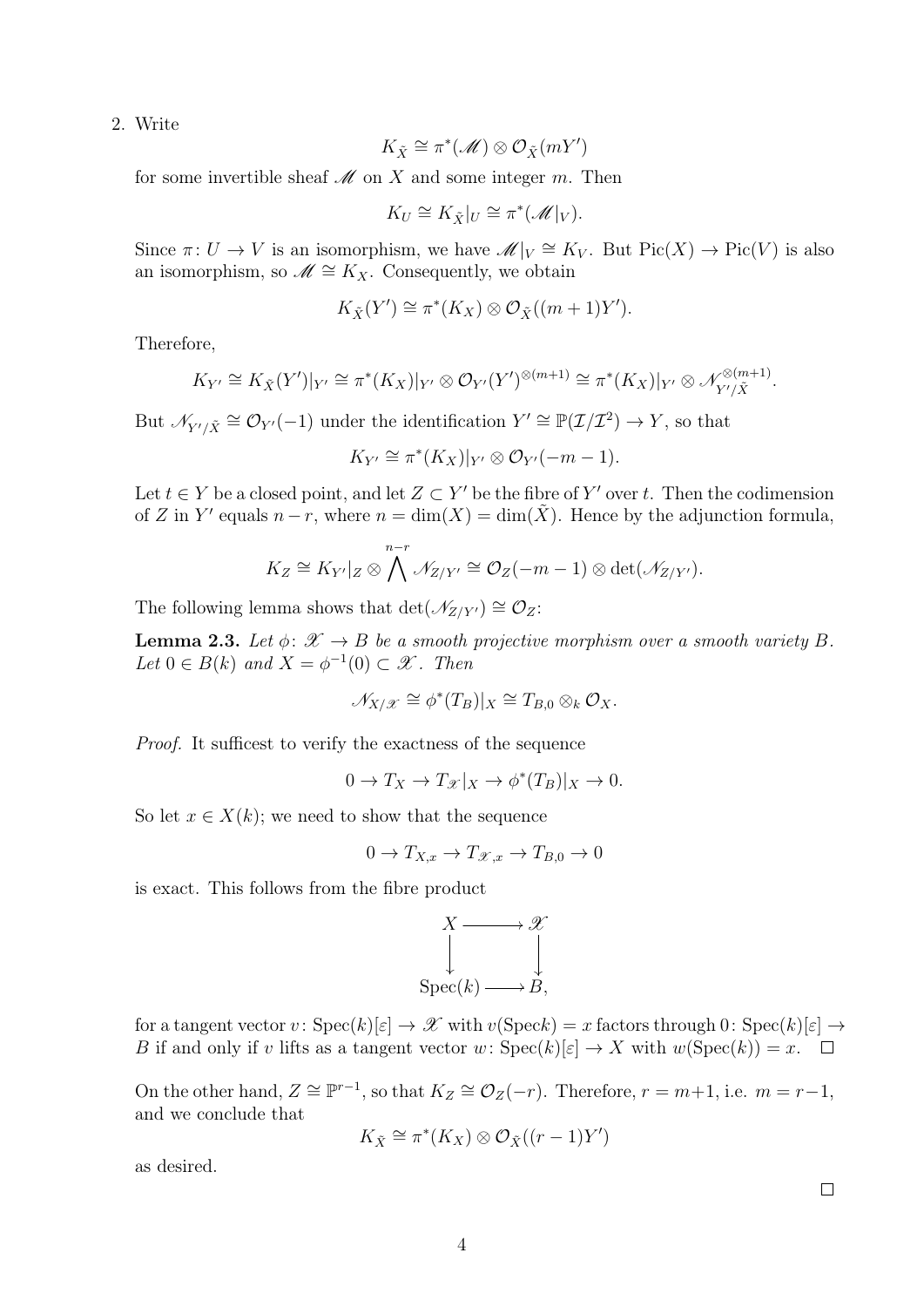## 3 Example III: · a small contraction

- 3.1 The set-up
	- 1. Let r and s be positive integers, and let  $\mathscr{E} = \mathcal{O}_{\mathbb{P}^s} \oplus \mathcal{O}_{\mathbb{P}^s}(1)^{\oplus (r+1)}$ . We define  $Y = Y_{r,s}$  $\mathbb{P}(\mathscr{E})$ , and let

$$
\pi\colon Y=\mathbb{P}(\mathscr{E})\to \mathbb{P}^s
$$

be the canonical morphism. The quotient  $\mathscr{E} \to \mathcal{O}_{\mathbb{P}^s}$  corresponds to a section  $\sigma \colon \mathbb{P}^s \to Y$ of  $\pi$ ; we define  $P = \sigma(\mathbb{P}^s) \subset Y$ . We then let

$$
\varepsilon_1\colon X_{r,s}\to Y_{r,s}
$$

be the blow-up of P in Y. In a similar way, define  $\varepsilon_2 \colon X_{s,r} \to Y_{s,r}$ .

- 2. Let  $\ell \in N^1(Y_{r,s})$  be the class of a line  $L \subset P$ , and let  $\ell' \in N^1(Y_{r,s})$  be the class of a line  $\Gamma \subset Z$  in a fiber  $Z \subset Y_{r,s}$  of  $\pi \colon Y_{r,s} \to \mathbb{P}^s$ .
- 3. Let  $\ell \in \text{NE}(X_{r,s})$  be the class of a line  $l \subset E$  that projects onto  $L \subset P \subset Y_{r,s}$ , but is contracted by the projection  $E \cong \mathbb{P}^s \times \mathbb{P}^r \to \mathbb{P}^r$  (see Lemma [3.5](#page-0-1) for the fact that  $E \cong \mathbb{P}^s \times \mathbb{P}^r$ . Let  $\ell''$  be the class of a line in E contracted by  $\varepsilon$ , and  $\ell'$  the class of the strict transform of a line in a fiber of  $\pi: Y_{r,s} \to \mathbb{P}^s$  that meets  $P \subset Y_{r,s}$ .

**Lemma 3.1.** Let  $D \subset Y_{r,s}$  be the divisor, isomorphic to  $\mathbb{P}^r \times \mathbb{P}^s$ , corresponding to the quotient  $\mathscr{E} \to \mathcal{O}_{\mathbb{P}^s}(1)^{r+1}$ . Then D is contained in the base-point-free linear system  $|\mathcal{O}_{Y_{r,s}}(1)|$ . Let

$$
c_{r,s}\colon Y_{r,s}\to \mathbb{P}^{(r+1)(s+1)}
$$

be the induced morphism. Then the image  $\hat{Y}_{r,s}$  of  $c_{r,s}$  is the cone over the Segre embedding of  $\mathbb{P}^r \times \mathbb{P}^s$  in  $\mathbb{P}^{(r+1)(s+1)}$  [\[Gro61,](#page-8-1) II §4.3]. In particular,  $\widehat{Y}_{r,s} = \widehat{Y}_{s,r} = \widehat{Y}$ .

**Theorem 3.2.** • There is a canonical isomorphism  $X_{r,s} \cong X_{s,r}$ . Thus, if we define  $X =$  $X_{r,s}$ , we obtain a commutative diagram



- We have  $NE(X) = \overline{NE}(X) = \mathbb{R}^+ \cdot \ell + \mathbb{R}^+ \cdot \ell' + \mathbb{R}^+ \cdot \ell''$ . We have the following equalities:
	- $\text{NE}(\varepsilon_2) = \mathbb{R}^+ \cdot \ell$
	- $\text{NE}(f) = \mathbb{R}^+ \cdot \ell'$
	- $\text{NE}(\varepsilon_1) = \mathbb{R}^+ \cdot \ell''$
	- $\text{NE}(\alpha) = \mathbb{R}^+ \cdot \ell + \mathbb{R}^+ \cdot \ell'$
	- $\text{NE}(\beta) = \mathbb{R}^+ \cdot \ell' + \mathbb{R}^+ \cdot \ell''.$
	- $\text{NE}(\Psi) = \mathbb{R}^+ \cdot \ell + \mathbb{R}^+ \cdot \ell''.$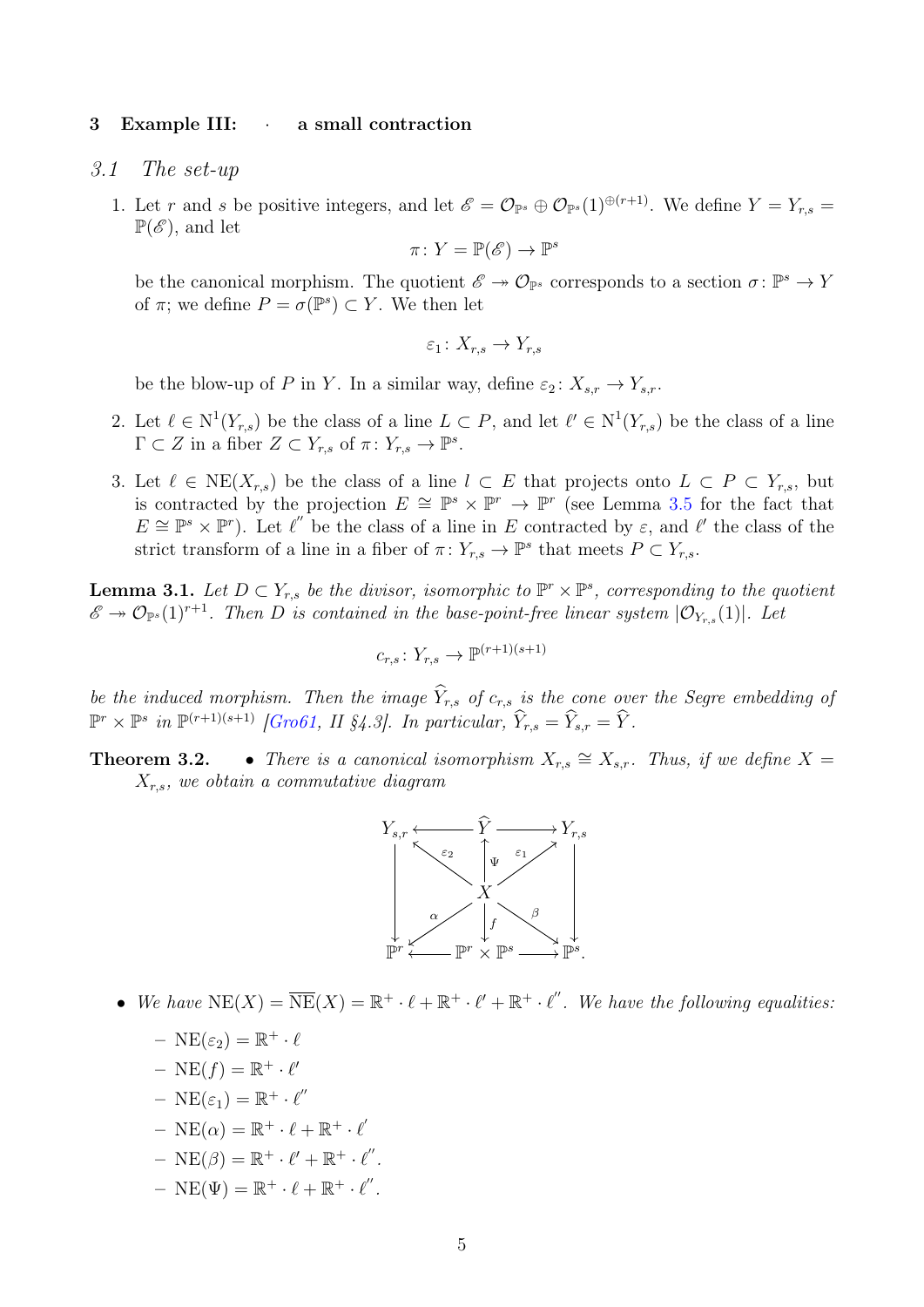**Remarks 3.3.** • The corresponding  $f\hat{i}\hat{p}$  is the composition

$$
Y_{r,s} \dashrightarrow X \longrightarrow Y_{s,r}.
$$

- It is an isomorphism in codimension one (in fact, it is an isomorphism outside the subvarieties  $P_{r,s} \subset Y_{r,s}$  and  $P_{s,r} \subset Y_{s,r}$ ).
- The above remark implies that the Picard numbers of  $Y_{r,s}$  and  $Y_{s,r}$  are the same.
- The  $K_{Y_{r,s}}$ -negative extremal ray  $R = \mathbb{R}^+ \cdot \ell$  on  $Y_{r,s}$  becomes a  $K_{Y_{s,r}}$ -positive extremal ray  $R = \mathbb{R}^+ \cdot \ell \subset \text{NE}(Y_{r,s})$  (see Lemma [4.4\)](#page-8-3).

The rest of this section is devoted to the proof of Theorem [3.2.](#page-0-1)

## 3.2 The cone of curves in Y

The homomorphism  $\pi^* \colon Pic(\mathbb{P}^s) \to Pic(Y)$  induces an isomorphism

$$
Pic(Y) = Pic(\mathbb{P}^s) \oplus \mathbb{Z} \cdot [\mathcal{O}_Y(1)], \qquad (4)
$$

see [\[Har77,](#page-8-4) Exercice II.7.9]. In particular, if  $\xi = [\mathcal{O}_Y(1)] \in N^1(Y)$  and  $h = [\pi^*(\mathcal{O}_{\mathbb{P}^s}(1))]$ , then

<span id="page-5-0"></span>
$$
N^1(Y) = \mathbb{Z} \cdot \xi \oplus \mathbb{Z} \cdot h.
$$

Lemma 3.4. We have

$$
NE(Y) = \overline{NE}(Y) = \mathbb{R}^+ \cdot \ell + \mathbb{R}^+ \cdot \ell'.
$$

*Proof.* The composition  $P \to Y \to \mathbb{P}^s$  is an isomorphism; let  $q \in N^1(\mathbb{P}^s)$  be the class of the line in  $\mathbb{P}^s$  corresponding to  $\ell$ . Let  $j: P \to Y$  and  $\iota: Z \to Y$  be the inclusions.

First observe that  $j^*(\xi) = 0$ . Indeed,  $P = \mathbb{P}(\mathcal{O}_{\mathbb{P}^s}) \subset \mathbb{P}(\mathscr{E})$  is the moduli space of invertible quotients of  $\mathcal{O}_{\mathbb{P}^s}$ , which are necessarily trivial. In other words: if  $\phi\colon P \to Y \to \mathbb{P}^s$  is the composition, then  $\phi^*(\mathcal{O}_Y(1))$  is the quotient  $\phi^*(\mathcal{O}_{\mathbb{P}^s}) = \mathcal{O}_P$  of  $\phi^*(\mathscr{E})$  by construction of P.

We have

$$
h \cdot \ell = \pi^* \mathcal{O}(1) \cdot \ell = \pi^* \mathcal{O}(1) \cdot j_*[L] = \mathcal{O}(1) \cdot \pi_* (j_*[L]) = \mathcal{O}(1) \cdot q = 1,
$$
 (5)

$$
\ell' = \pi^* \mathcal{O}(1) \cdot \ell' = \pi^* \mathcal{O}(1) \cdot \iota_*[\Gamma] = \mathcal{O}(1) \cdot \pi_* \iota_*[\Gamma] = 0,
$$
\n(6)

$$
\xi \cdot \ell = \mathcal{O}_Y(1) \cdot j_*[L] = j^* \mathcal{O}_Y(1) \cdot [L] = 0 \cdot [L] = 0,\tag{7}
$$

$$
\xi \cdot \ell' = \mathcal{O}_Y(1) \cdot \iota_* \Gamma = \iota^* \mathcal{O}_Y(1) \cdot \Gamma = \mathcal{O}_Z(1) \cdot \Gamma = 1. \tag{8}
$$

Let  $C \subset Y$  be an irreducible curve. We may write

 $h \cdot$ 

$$
C = a \cdot \ell + b \cdot \ell' \in \text{NE}(Y).
$$

The above equations show that

$$
C \cdot h = a, \quad C \cdot \xi = b.
$$

We claim that  $\xi$  and h are nef. Indeed,  $\xi$  is ample and h is the pull-back of a nef line bundle, hence nef (projection formula).

Therefore,  $C \cdot h = a \geq 0$  and similarly,  $b \geq 0$ . This proves that  $[C] = a \cdot \ell + b \cdot \ell' \in \mathbb{R}^+ \cdot \ell + \mathbb{R}^+ \cdot \ell'.$ Since C was arbitrary, this proves that  $NE(Y) \subset \mathbb{R}^+ \cdot \ell + \mathbb{R}^+ \cdot \ell'$ . Consequently,

$$
\mathbb{R}^+\cdot\ell+\mathbb{R}^+\cdot\ell'\subset \textrm{NE}(Y)\subset\overline{\textrm{NE}}(Y)\subset \mathbb{R}^+\cdot\ell+\mathbb{R}^+\cdot\ell'
$$

because the cone  $\mathbb{R}^+ \cdot \ell + \mathbb{R}^+ \cdot \ell' \subset N_1(Y)_{\mathbb{R}}$  is closed.

 $\Box$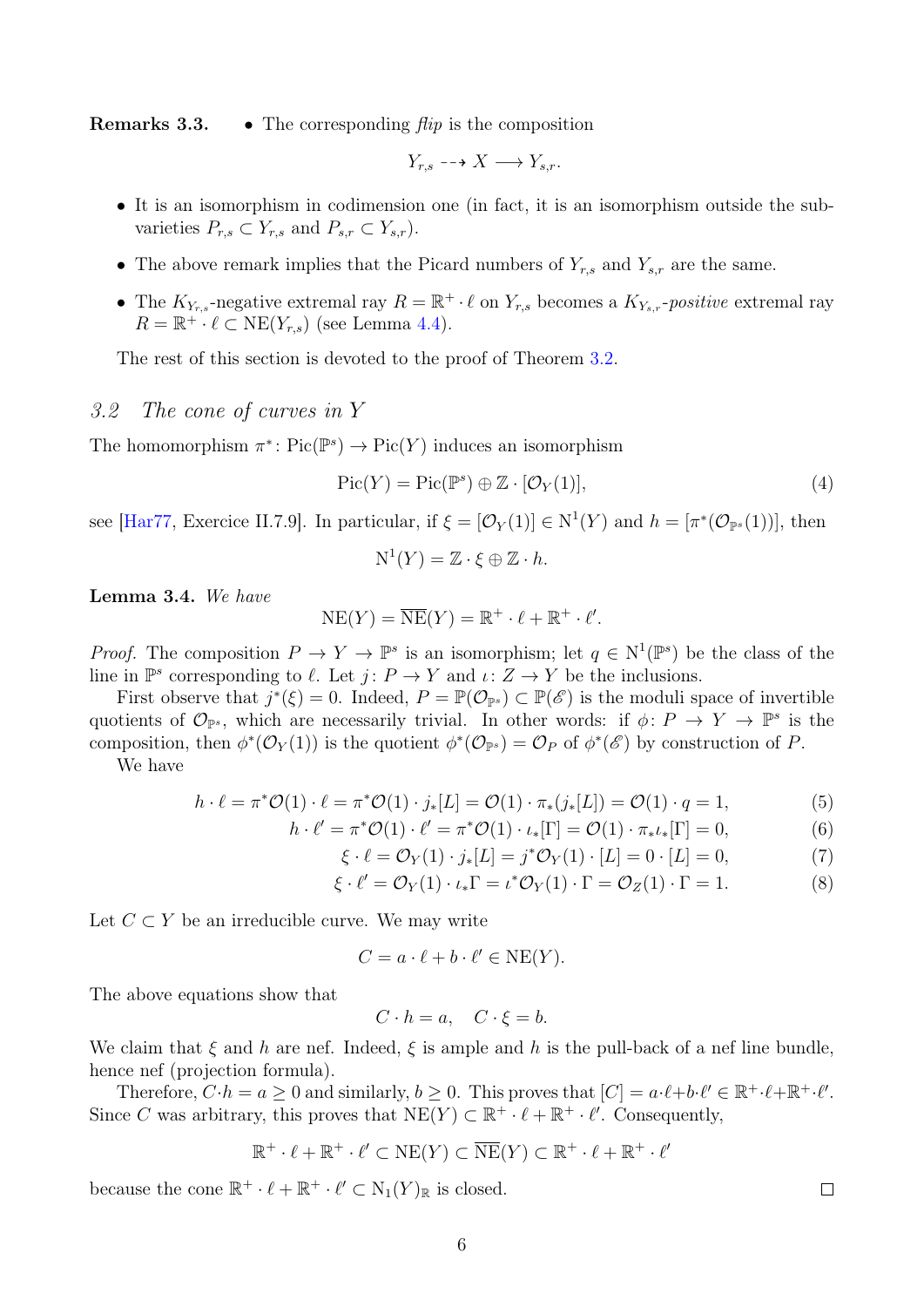3.3 The multiplication table of X

**Lemma 3.5.** 1. The normal bundle  $\mathcal{N}_{P/Y}$  is isomorphic to  $\mathcal{O}_P(-1)^{\oplus (r+1)}$ .

- 2. The exceptional divisor  $E \subset X$  is isomorphic to  $\mathbb{P}^r \times \mathbb{P}^s$ .
- 3. The line bundle  $\mathcal{O}_E(E)$  is of type  $(-1, -1)$ .

Proof. 1.

2. Let  $\mathcal{I} \subset \mathcal{O}_Y$  be the ideal sheaf of P. We know [\[Har77,](#page-8-4) Theorem II.8.24] that

$$
E = \mathbb{P}(\mathcal{I}/\mathcal{I}^2) = \mathbb{P}(\mathcal{N}_{P/Y}^{\vee}) = \mathbb{P}(\mathcal{O}_P(1)^{\oplus (r+1)}) \cong \mathbb{P}(\mathcal{O}_{\mathbb{P}^s}(1)^{\oplus (r+1)}) \cong \mathbb{P}(\mathcal{O}_{\mathbb{P}^s}^{\oplus (r+1)}) \cong \mathbb{P}^r \oplus \mathbb{P}^s.
$$

3. Define  $W = \mathbb{P}(\mathcal{O}_{\mathbb{P}^s}(1)^{\oplus (r+1)})$ . Then under the above isomorphism, we have

$$
\mathcal{N}_{E/X} \cong \mathcal{O}_W(-1).
$$

Moreover, let  $\pi' : V = \mathbb{P}^r \oplus \mathbb{P}^s = \mathbb{P}(\mathcal{O}_{\mathbb{P}^s}^{\oplus (r+1)}) \to \mathbb{P}^s$  be the projection. Then under the isomorphism

$$
\varphi\colon \mathbb{P}(\mathcal{O}_{\mathbb{P}^s}^{\oplus (r+1)})=V \xrightarrow{\sim} W,
$$

we have (see [\[Gro61,](#page-8-1) II, Proposition 4.1.4] or [\[Har77,](#page-8-4) Lemma II.7.9]):

$$
\pi_r^*(\mathcal{O}_{\mathbb{P}^r}(1)) = \mathcal{O}_V(1) \cong \varphi^*\mathcal{O}_W(1) \otimes (\pi')^*\mathcal{O}_{\mathbb{P}^s}(-1) \quad \Longrightarrow \quad \mathcal{O}_W(1) \cong \pi_r^*\mathcal{O}_{\mathbb{P}^r}(1) \otimes \pi_s^*\mathcal{O}_{\mathbb{P}^s}(1).
$$

In other words, for the irreducible divisor  $E = \mathbb{P}^r \times \mathbb{P}^s \hookrightarrow X$ , we have

$$
\mathcal{O}_E(E) \cong \mathcal{N}_{E/X} \cong \mathcal{O}_W(-1) \cong \pi_r^* \mathcal{O}_{\mathbb{P}^r}(-1) \otimes \pi_s^* \mathcal{O}_{\mathbb{P}^s}(-1).
$$

**Lemma 3.6.** Denote by  $\xi$  and h the pull-backs of the classes  $\xi, h \in Pic(Y)$  to X. The vector space  $N^1(X)_{\mathbb{R}}$  has dimension 3, generated by [E] and the nef classes  $\xi$  and h.

*Proof.* Indeed, by Lemma [2.2](#page-0-1) the morphism  $\pi: X \to Y$  induces an isomorphism

$$
Pic(X) \cong Pic(Y) \oplus \mathbb{Z} \cdot \mathcal{O}_X(E).
$$

By Equation  $(4)$ , this implies that

$$
Pic(X) = \mathbb{Z} \cdot \xi \oplus \mathbb{Z} \cdot h \oplus \mathbb{Z} \cdot [E].
$$

 $\Box$ 

 $\Box$ 

Lemma 3.7. We have the following multiplication table:

$$
h \cdot \ell = 1, \quad h \cdot \ell' = 0, \quad h \cdot \ell'' = 0,
$$
\n
$$
(9)
$$

 $\xi \cdot \ell = 0, \quad \xi \cdot \ell' = 1, \quad \xi \cdot \ell'' = 0,$ (10)

$$
[E] \cdot \ell = -1, \quad [E] \cdot \ell' = 1, \quad [E] \cdot \ell'' = -1. \tag{11}
$$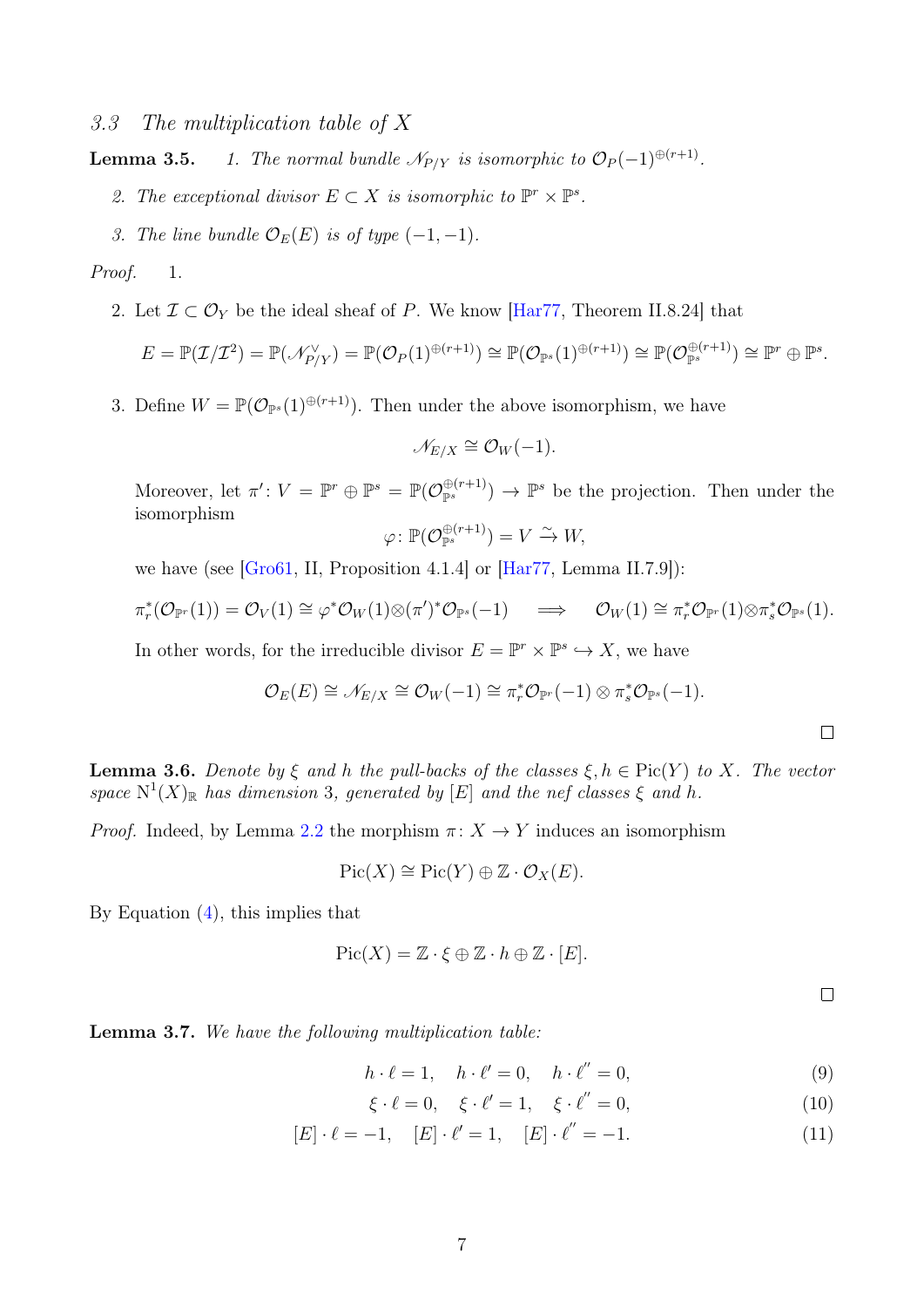*Proof.* Indeed, let  $L \subset P$  be the line that gives  $\ell \in \text{NE}(Y)$  such that  $\varepsilon_*(\ell) = \ell$ . Recall that  $j: P \to Y$  was the inclusion. Let  $L' \subset \mathbb{P}^s$  be the line that corresponds to L under the isomorphism  $P \cong \mathbb{P}^s$ . Then

$$
h \cdot \ell = \varepsilon^*(h) \cdot \ell = h \cdot \varepsilon_*(\ell) = \pi^* \mathcal{O}(1) \cdot j_*([L]) = \mathcal{O}(1) \cdot [L'] = 1.
$$
  

$$
h \cdot \ell' = h \cdot \varepsilon_*(\ell') = 0, \quad h \cdot \ell' = h \cdot \varepsilon_*(\ell') = 0.
$$

Moreover,

$$
\xi \cdot \ell = \xi \cdot \varepsilon_*(\ell) = 0, \quad \xi \cdot \ell' = \xi \cdot \varepsilon_*(\ell') = 1, \quad \xi \cdot \ell'' = \xi \cdot \varepsilon_*(\ell'') = 0,
$$

and if  $\phi: E = \mathbb{P}^r \times \mathbb{P}^s \hookrightarrow X$  is the inclusion, then (because  $\pi_{r,*}(\ell) = 0$ ) we have

$$
[E] \cdot \ell = \mathcal{O}_E(E) \cdot \phi^*(\ell) = (\pi_r^*(\mathcal{O}(-1)) + \pi_s^*(\mathcal{O}(-1))) \cdot [l] =
$$
  

$$
\mathcal{O}_{\mathbb{P}^r}(-1) \cdot \pi_{r,*}[l] + \mathcal{O}_{\mathbb{P}^s}(-1) \cdot \pi_{s,*}[l] = (\mathcal{O}_{\mathbb{P}^r}(-1) \cdot \pi_{r,*}[l]) - 1 = -1.
$$

In a similar way, one proves that  $[E] \cdot \ell' = 1$ . Finally,

$$
[E] \cdot \ell'' = \mathcal{O}_E(E) \cdot \phi^*(\ell'') = -1
$$

because the projection  $E \to P$  corresponds to the projection  $\mathbb{P}^s \times \mathbb{P}^r \to \mathbb{P}^s$ , and since this contracts the line  $\ell'', \ell'' = [L'']$  for some line L'' contained in a fiber  $\{x\} \times \mathbb{P}^r \subset E \to \mathbb{P}^s$ .

## 3.4 The cone of curves in X

The goal of this subsection is to prove the following:

Proposition 3.8. We have

$$
NE(X) = \overline{NE}(X) = \mathbb{R}^+ \cdot \ell + \mathbb{R}^+ \cdot \ell' + \mathbb{R}^+ \cdot \ell'.
$$

*Proof.* Let  $C \subset X$  be an irreducible curve, and let

$$
[C] = a\ell + a'\ell' + a''\ell''
$$

be its class in  $NE(X)$ .

- The subvariety P is defined as the complete intersection of  $r + 1$  divisors with class  $\xi h$ .
- This implies that if C is not contained in E, the class  $\xi h [E]$  on X has nonnegative intersection with C.

We conclude that

$$
h \cdot C = a \ge 0
$$
,  $a' = \xi \cdot C \ge 0$ ,  $a'' = (\xi - h - [E]) \cdot C \ge 0$ .

• If  $C \subset E$ , then  $a' = 0$ . Moreover, a and a'' are nonnegative in this case.

The conclusion is that  $[C] \in \mathbb{R}^+ \cdot \ell + \mathbb{R}^+ \cdot \ell' + \mathbb{R}^+ \cdot \ell''$ , which proves the proposition.  $\Box$ **Lemma 3.9.** We have  $X = X_{r,s} \cong \mathbb{P}(\mathcal{O}_{\mathbb{P}^r \times \mathbb{P}^s} \oplus \mathcal{O}_{\mathbb{P}^r \times \mathbb{P}^s}(1,1)).$